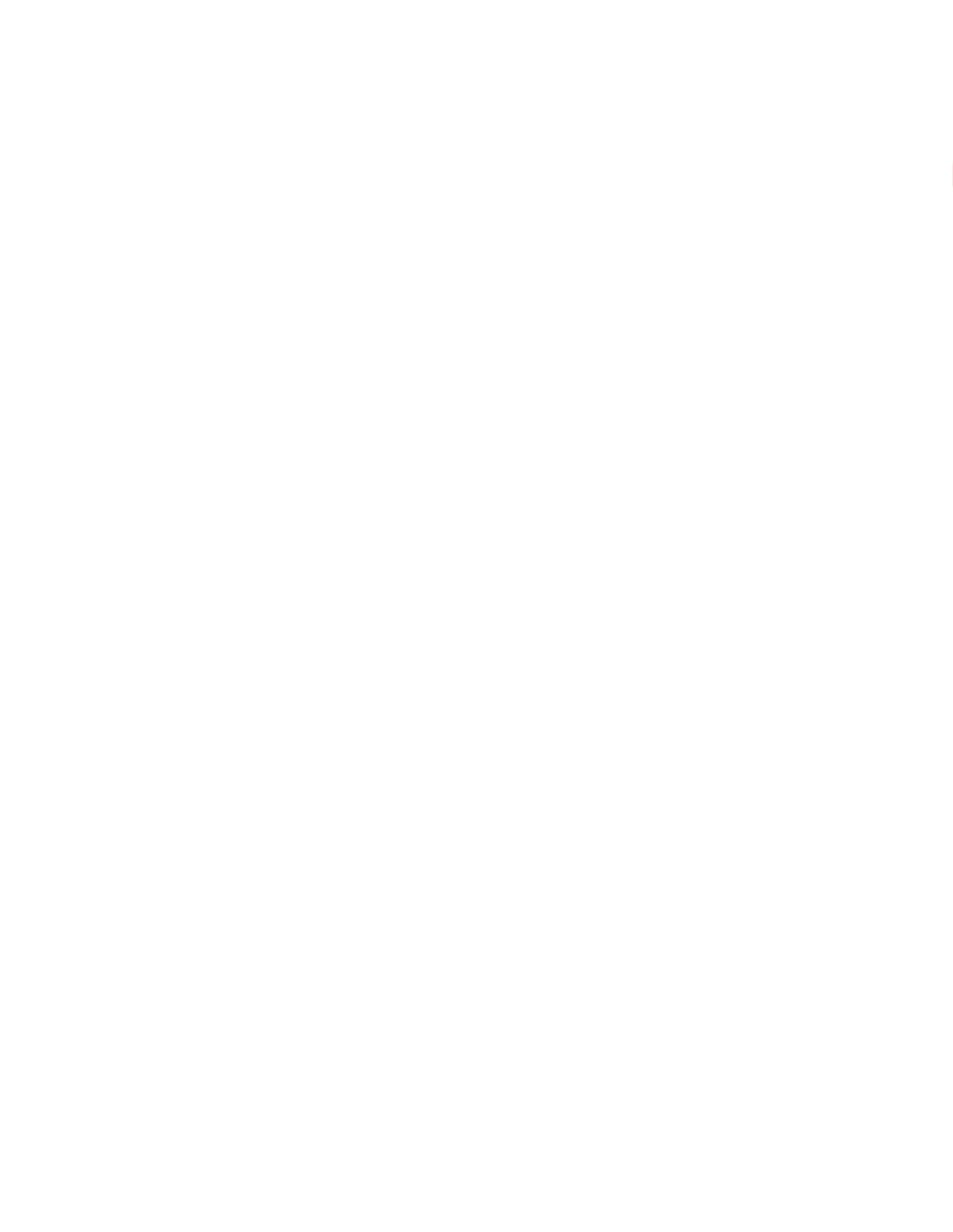**AFLASHPOINT** 

# Introduction

In the wake of several high profile ransomware attacks on hospitals, Flashpoint analysts have observed relevant discussions by cybercriminals surrounding the targeting of hospitals and healthcare networks. Quick to capitalize on such publicity, cybercriminals have begun utilizing the successful attacks as marketing material to advertise ransomware for sale on Deep & Dark Web forums and marketplaces. As cybercriminals evaluate which targets will bring them the highest return, the healthcare industry continues to be perceived as a lucrative source of potential income.

On February 5, 2016, a hacker installed a piece of ransomware on the Hollywood Presbyterian Medical Center (HPMC) network, encrypting the data housed on several computers and effectively knocking them offline. Ransomware is malicious software installed on a computer that encrypts the contents of the computer with a key that only the perpetrator holds. The illicit actor then "ransoms" access to the encrypted data, promising that the data will be decrypted once the victim has paid the actor, usually through online remittance via bitcoin. Once paid, the ransomer provides the victim with the decryption key, restoring access to the files―usually. There are certainly cases of victims paying ransoms with the perpetrators simply taking payment and disappearing, leaving the victim without data and less rich.

Along with grabbing headlines, the attack on the hospital successfully extorted a \$17,000 ransom to decrypt the computers' files and restore access to the institution's systems. While it does not appear that any patient data was compromised in the attack, these computers were

nonetheless used for hospital operations and administration. Soon after the news of payment, two German hospitals were also hit by ransomware, rendering them unable to access patient data email or critical business operations systems.

Targeting the healthcare industry as a rich source of data is nothing new for cybercriminals. "Fresh" and detailed patient data continues to be sold on underground marketplaces without showing signs of abatement, suggesting intrusions and a persistent presence in many medical facilities and insurers. More concerning, however, is that the news of these successful, high-value ransomware attacks is inspiring at least some cybercriminals to rethink their business models.

Those who profit from selling patient data stolen from medical facilities are realizing that institutions may be willing to pay substantial ransoms worth much more than the value of the data itself on the black market in order to regain control over the functionality of critical systems and data. This reassessment of how to profit the most from the healthcare industry's data could pose a substantial threat to hospitals and healthcare providers.

As these ransomware campaigns and related software become more widespread and accessible to lower level cybercriminals, the healthcare industry must work to understand how these actors are seeking to exploit their systems in order to prepare themselves to mitigate and respond to this new kind of threat.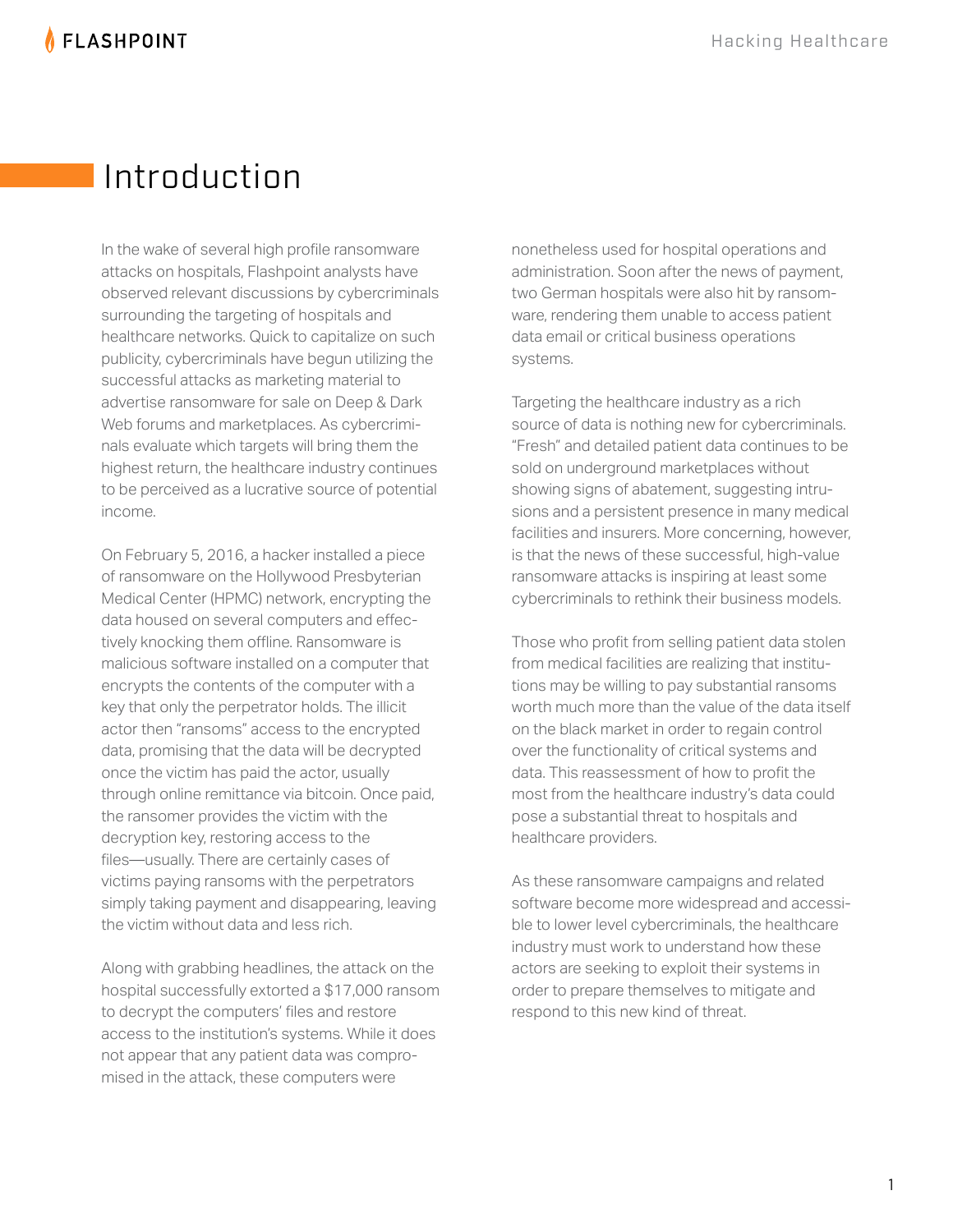#### Honor among Thieves

On February 12, 2016, Fox 11 Los Angeles reported that a piece of malware known as "CryptoLocker" paralyzed Hollywood Presbyterian's computer systems, preventing access to all patient records and forcing the hospital to revert its day-to-day operations to pen and paper. While ransomware campaigns in general are not unique and have been steadily spreading around the globe, the preferred attack vector historically has been predominantly large-scale infections via spam campaigns. In these campaigns, the victim would be demanded to pay a ransom of anywhere between \$250 and \$500 to decrypt the files. For a ransom demand to be in the tens of thousands of dollars is highly unusual, since the price is set prior to malware deployment and can generally not be altered once installed. In other words, extorting a hospital for such an astronomical sum suggests a purposeful and targeted attack against this specific victim.

Although the unwritten code of conduct amongst Eastern European cyber criminals strictly prohibits any malicious activity directed against citizens of the Commonwealth of Independent States (CIS), the targeting and exploitation of Westerners – and in particular United States citizens – is highly encouraged. Nevertheless, Eastern European cybercriminals reacted coldly to the news of the attack against Hollywood Presbyterian which was regarded as a reckless and unacceptable move. With the exception of a handful of supporters, the general consensus within this segment of the underground was highly negative, condemning the unknown assailants.

One highly reputable member of a Russian cybercrime forum expressed his frustration, writing:

*From the bottom of my heart I sincerely wish that the mothers of all ransomware distributors end up in the hospital, and that the computer responsible for the resuscitation machine gets infected with it [the malware].*

The actor's post received immediate support from another respected member:

*Dirt bags, the move is completely unethical. Do not touch hospitals!*

In response to another member concerned that the attack was a precursor to more large-scale operation in the future, a notorious ransomware developer affirmed that similar attacks were likely to occur in the future:

*I am afraid it is…[They] scored. It means everything was done properly.*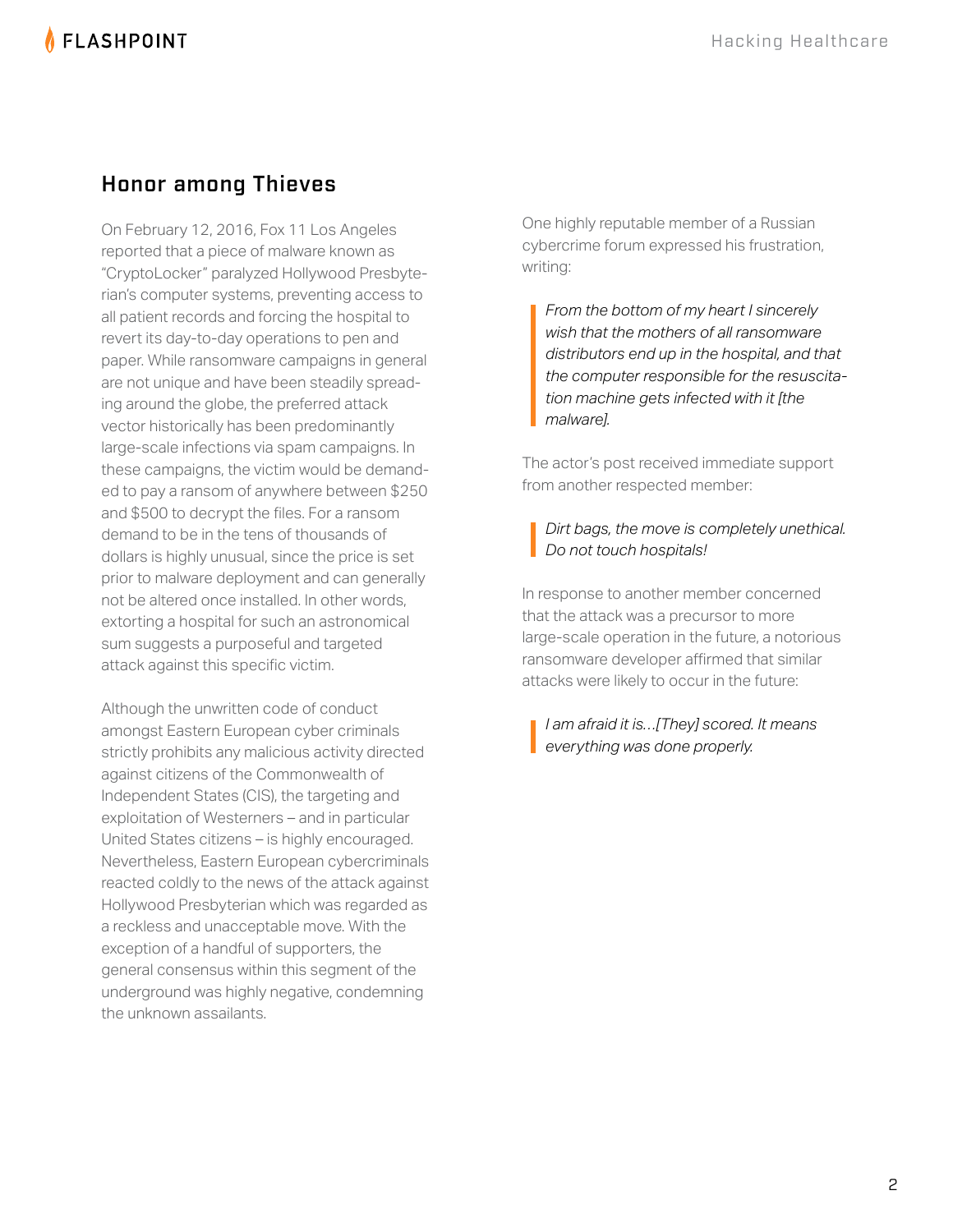### When Opportunity Knocks

While many cybercriminals scorned the ransomware attack on the hospital, others saw opportunity. On the prominent illicit marketplace AlphaBay, members began discussing how the hospital attack might have been perpetrated. One member noted:

*I'm sure there's many ways this may have got onto their machines. Employees love to open other attachments from other employees, superiors, etc. on work computers. Once a machine is compromised, priv escalate, laterally move and infect all network drives/shares.*

*I believe the easiest way would be to have physical access to a computer on hospital grounds. Heck even finding where the IT department is and see if a hardware keylogger is possible. Depends on what you're comfortable with.* 

Others discussed techniques they had used to infiltrate hospital networks successfully, with one user noting:

*I compromised an entire clinic group recently by pulling RDP credentials out of cleartext while being on the guest wifi. Gained RDP access in off hours, escalated privlidges [sic], hit everything else on the network, got rootkits in their nice expensive printers, and even had to setup a dedicated server just to offload the huge amounts of data I was pulling.*

Infiltrating hospital networks and exploiting their vulnerabilities is only one part of a ransomware scheme. The malicious actor necessarily needs software that can encrypt

data and effect a ransom. To this end, some prominent illicit actors have developed ransomware that is being marketed specifically to extort the healthcare industry.

One put up for sale his ransomware product, called "BitcoinBlackmailer," taking advantage of the recent headlines and marketing it as follows:

*Hacker holds Hollywood Hospital to ransom for \$3.6 million in Bitcoin in Ransomware Cyber Attack" What if you was that hacker? I bet he was just a 16 years old kid in the right place at the right time. Just like you are now.* 

*This time I have reinvented the classic ransomware method, I call it BitcoinBlackmailer.* 

*.... Just like in my previous works I hopefully dumbed down every nitty-gritty technical details to a clear, easy-to-follow, comprehensive, step-by-step guide. There is absolutely no risk or further investment needed.*

*Furthermore the only things you need are a computer and the ability to follow clear instructions.* 

*If you can do that you will never have to worry about your finances again.* 

Despite malicious actors promoting the sale of ransomware targeting hospitals specifically, Flashpoint assesses that cybercriminals are likely using any such tools across a wide spectrum of industries.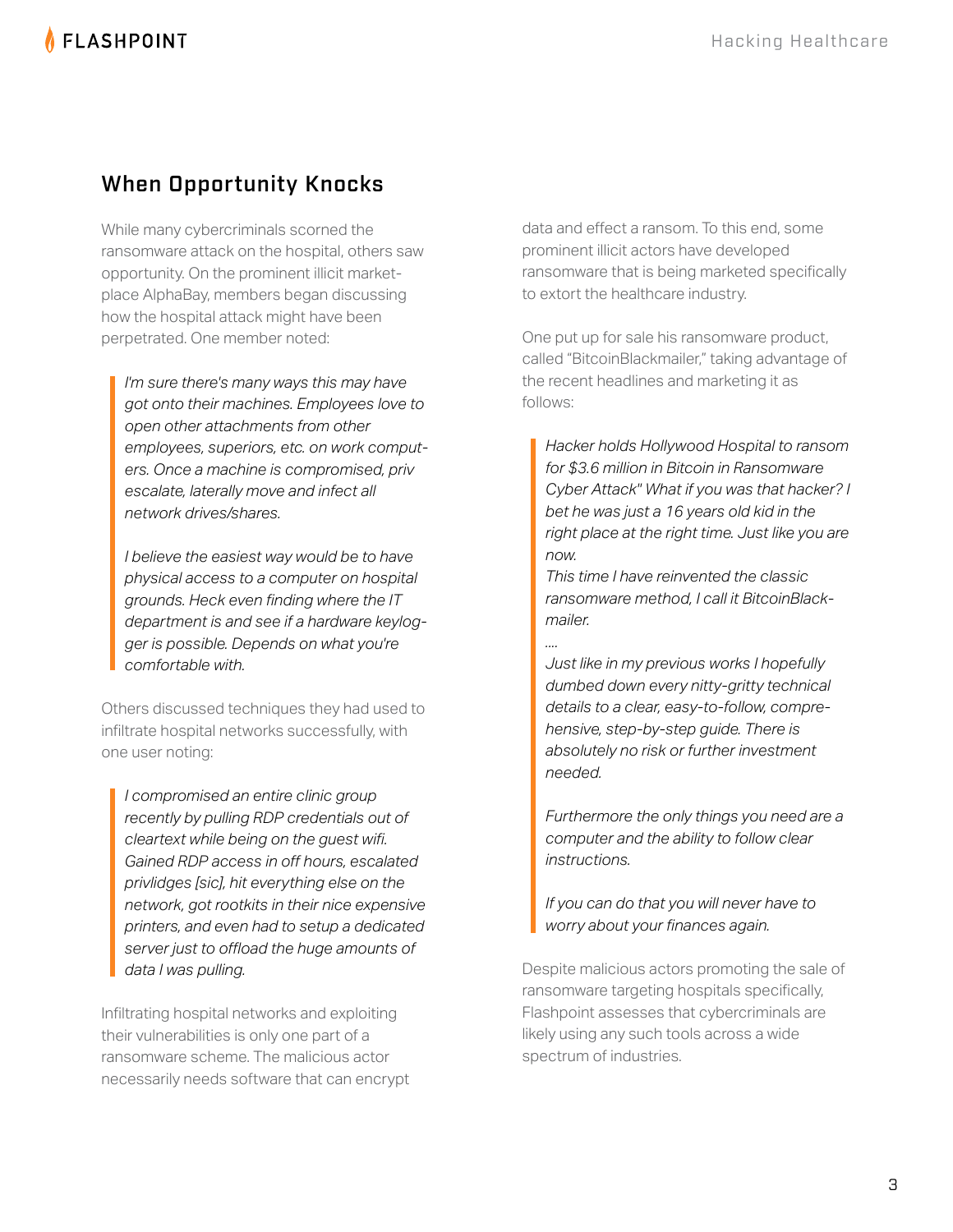## Conclusion

Highly publicized ransomware attacks on hospitals and health networks have resulted in large payouts to regain access to operations as well as retrieval of confidential data and critical files. Though our research suggests some cybercriminals have scruples over the targeting of hospitals and medical facilities, it is clear that some members of this illicit community are seeking to capitalize on the publicity surrounding the ransoming of hospitals' data and systems.

While certainly ransomware is applied indiscriminately across industries and individuals, a shift in criminal business tactics recognizing that access to the data can be more valuable than the data itself exposes corporations more broadly to this type of threat. To defend themselves as effectively as possible, companies need to remain aware of the current trends in the cybercriminal community to understand how these actors are likely seeking to profit from their data and invest in appropriate security to stymie such attacks.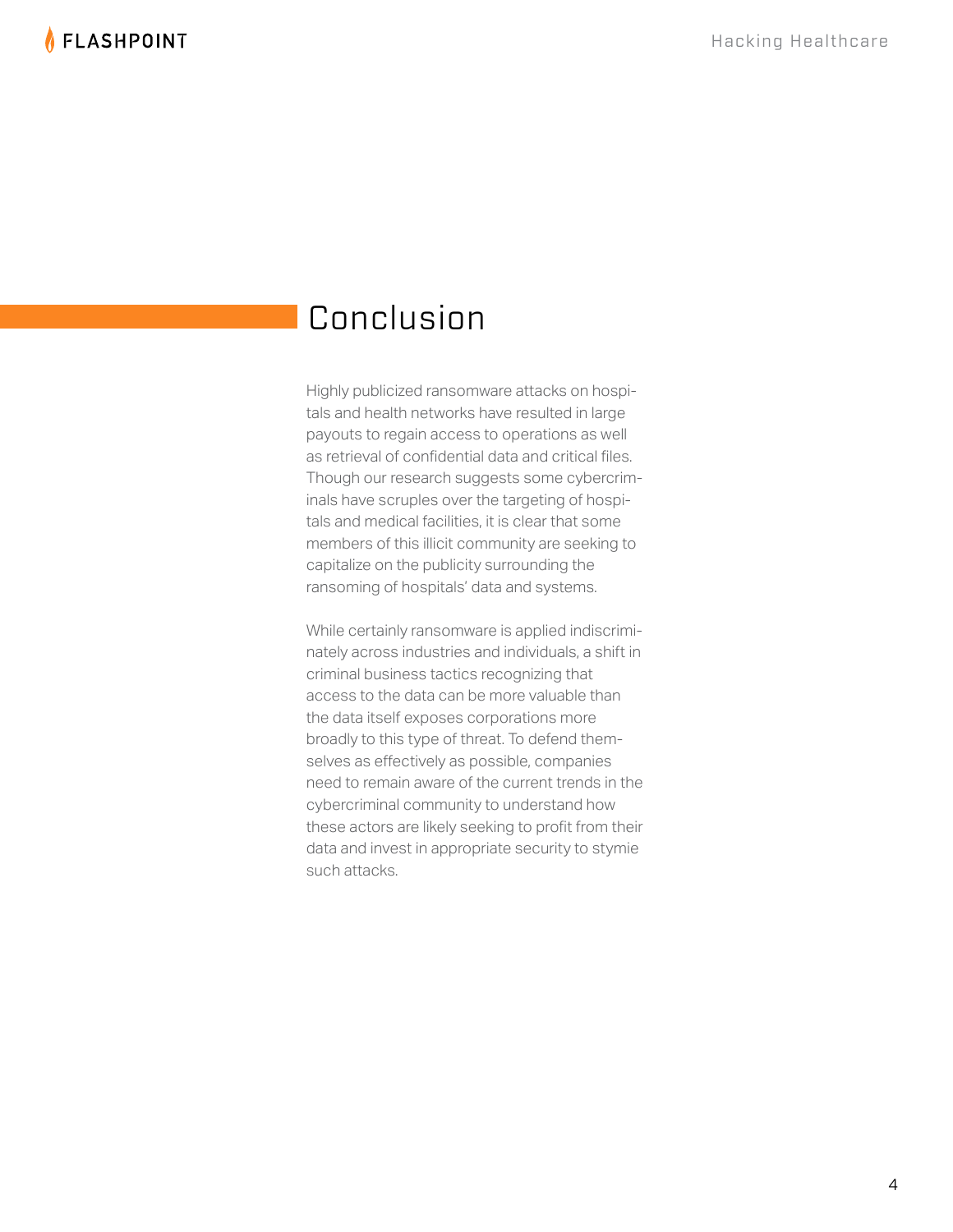#### **About Flashpoint**

Flashpoint helps companies and individuals understand the threats looming in the Deep & Dark Web in order to mitigate and prevent both cyber and physical attacks.

We provide data, tools, and expertise to security and intelligence teams across the Fortune 500 and government to both obtain actionable intelligence, as well as gain critical awareness of threatening actors and their relationships, behaviors, and networks prone to malicious activity.

#### **Contact**

web: www.flashpoint-intel.com Email: info@flashpoint-intel.com